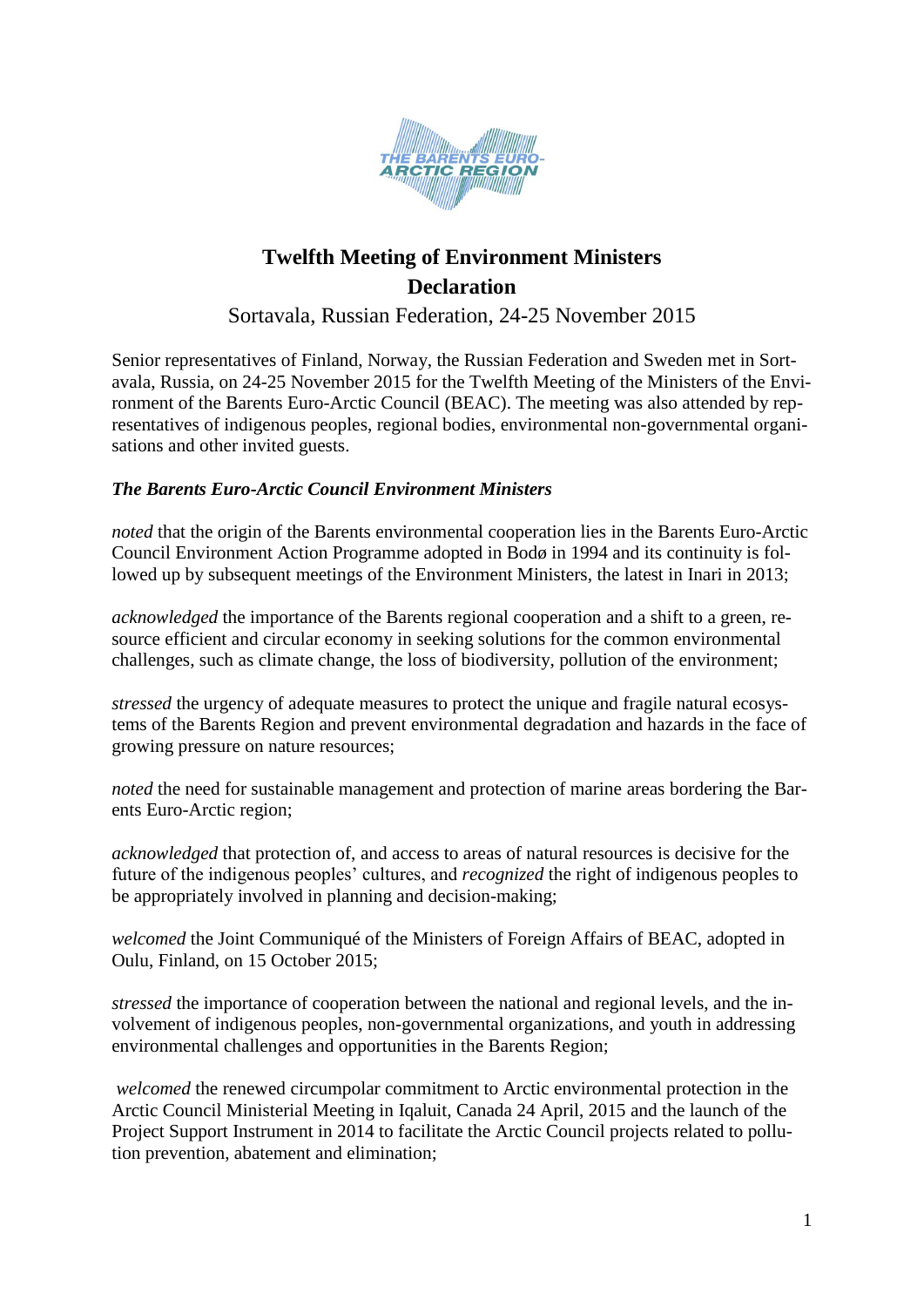*expressed appreciation* of the financial support for the Barents environmental cooperation from the Nordic Environment Financing Corporation (NEFCO), the Nordic Council of Ministers, and the European Neighbourhood and Partnership Instrument (ENPI) and INTERREG programme, and *welcomed* the results of the Northern Dimension Environmental Partnership (NDEP) projects in the Barents Region;

*endorsed* the Report of the BEAC Working Group on Environment and the Subgroups on the activities in 2014-2015;

*expressed appreciation* of the work carried out in the BEAC Working Group on Environment, its Subgroups, and the Regional Working Group on Environment.

# **CLIMATE CHANGE**

# *The Environment Ministers*

*affirmed* commitment to work together with other countries to conclude an ambitious, global and legally binding climate change agreement in Paris in December 2015, and to contribute to limiting the increase in global average temperature to well below two degrees Celsius above pre-industrial levels; the agreement should be dynamic and build on a common robust transparency and accountability framework and must engage all relevant stakeholders, respect human rights, the rights of indigenous peoples, labour rights and gender equality;

*noted* that the Barents Region is among the areas where the effects of climate change can be most clearly detected and where temperatures are projected to rise the most, and *emphasized*  that these changes will have severe impacts on the societies and ecosystems;

*acknowledged* that the Barents Region can contribute to mitigation of climate change by reducing greenhouse gas and short-lived climate pollutant emissions;

*highlighted* the possibilities to mitigate climate change and human health hazards by reducing black carbon emissions in the Arctic and Barents Regions, and *encouraged* coordination with the Arctic Council and the Nordic Council of Ministers on this issue;

*acknowledged* the importance to adapt to already occurring climate change that requires cooperation at national, regional and local levels;

*welcomed* the activities launched by the Barents Working Groups and the Barents Regional Committee to implement the Action Plan on Climate Change for the Barents cooperation, endorsed at the 14<sup>th</sup> Meeting of the BEAC and adopted at the 11<sup>th</sup> Meeting of the Environment Ministers in 2013;

*called for* updating and implementing the Action Plan on Climate Change under the active leadership of the Committee of Senior Officials and with the assistance of the International Barents Secretariat;

*urged* the BEAC Working Group on Environment, its Subgroups and the Regional Working Group on Environment to further intensify the work on climate change within the mandates of achieving emission reductions, improved capacity to adapt and to spread knowledge and awareness on climate change.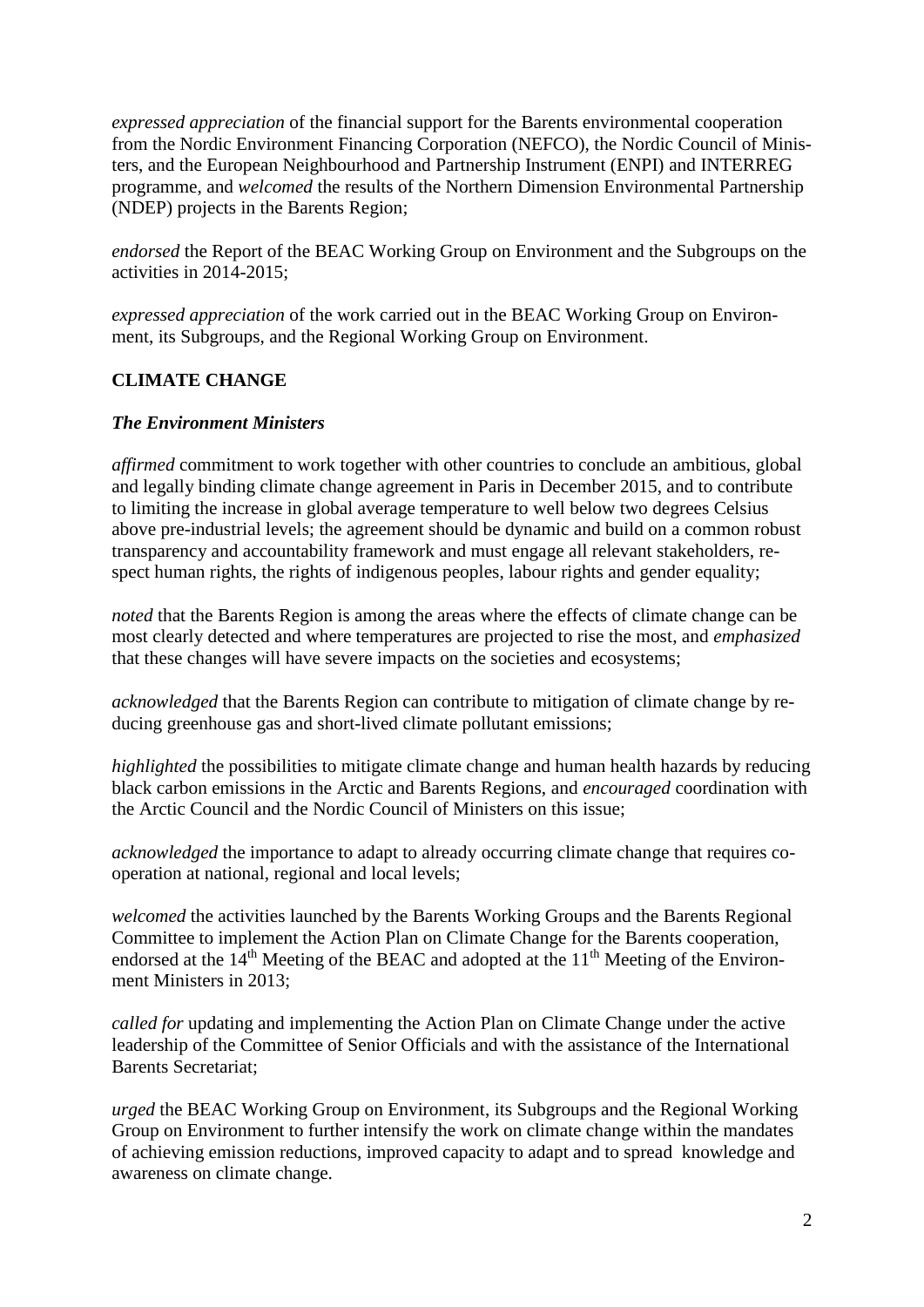# **THE BARENTS ENVIRONMENTAL "HOT SPOTS"**

#### *The Environment Ministers*

*noted* with appreciation the results reached in the last two years of implementation of the "hot spots" exclusion procedure, and *acknowledged* high regional engagement and the work done in the Russian parts of the Barents Region, as well as the enhanced environmental performance at many of the "hot spots"; *encouraged* continuation of the cooperation between the WGE and Russian regions;

*assented* to the exclusion of the Barents environmental "hot spot": Drinking water in Petrozavodsk (Karelia K4) from the list. The ministers also *assented* to the partial exclusion of Severodvinsk heat and power plant No 2 (Arkhangelsk A3-2), and Mondi Pulp and Paper Mill, emissions to air (Komi Ko3-1) and *encouraged* continued implementation of abatement measures at the remaining 33 "hot spots", as well as at the 2 that have been partially excluded;

*encouraged* the WGE to focus the further work on promoting the planning, funding and implementation of environmental action projects on Barents "hot spots" by further application of the agreed procedure. In so doing, one should exchange knowledge and practices of BAT legislation in different countries within the sectors relevant to "hot spots";

*welcomed* the contribution of NEFCO and its Barents Hot Spots Facility (BHSF) and the Northern Dimension Environmental Partnership in the work aimed at "hot spots" exclusion*,* and *encouraged* implementation of relevant investment projects and further exploration of possibilities for synergies within the framework of the BEAC WGE and the Arctic Council, including its Project Support Instrument, and other sources of financing.

#### **CLEANER PRODUCTION AND ENVIRONMENTALLY SOUND CONSUMPTION**

# *The Environment Ministers*

*acknowledged* the work to integrate aspects on sustainable consumption and production into education programs at universities in the Russian part of the Barents Region in cooperation with the BEAC Joint Working Group on Education and Research;

*supported* the inclusion of integration of environmental issues and corporate social responsibility aspects in economic cooperation, such as organisation of the Cleantech Innovations in Minerals Production event in September 2015 by the BEAC Working Group on Economic Cooperation;

*called for* further work to disseminate knowledge and enhance capacity on Cleaner Production and Best Environmental Practices (BEP) in all economic sectors in order to improve environmental performance and resource efficiency in the Barents Region.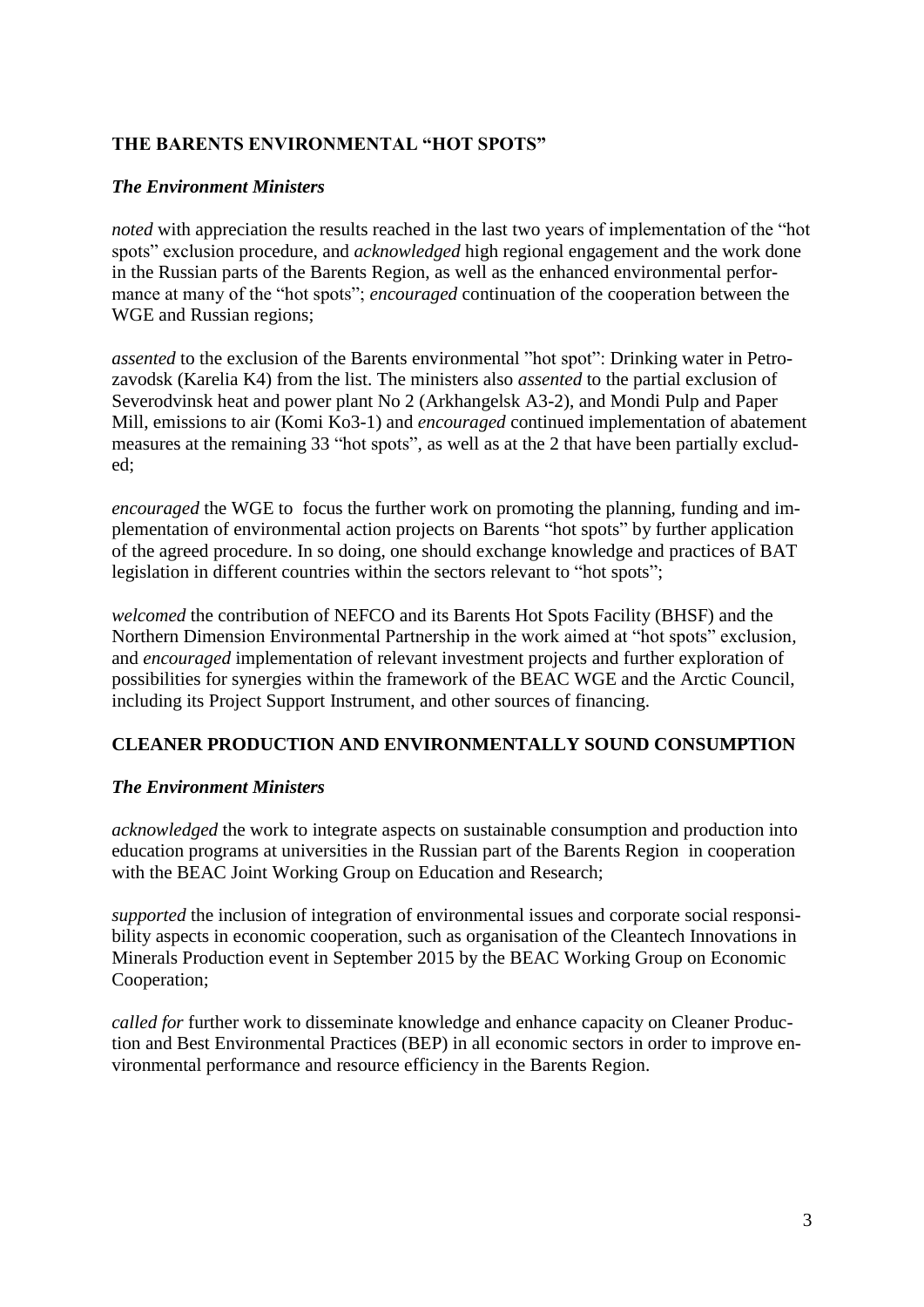# **NATURE PROTECTION**

#### *The Environment Ministers*

*welcomed* the work done to develop the Strategy for Protection of the Intact Forests in the Barents Region, which was asked for at the 11<sup>th</sup> Meeting of Environment Ministers in Inari, Finland, on 4-5 December 2013, and *acknowledged* the Strategy as an important contribution to preserve the Region's last pristine forests, and to meet the Aichi biodiversity targets of the Convention of Biological Diversity (CBD);

*noted* the successful completion of the first phase of the BPAN project (Barents Protected Area Network) providing a comprehensive analysis of protected areas in the Barents Region and measures to strengthen the network and *welcomed* the launch of the second phase of the project, which focuses on preservation of high conservation value forests and coastal areas;

*noted with appreciation* the work done within the Green Belt of Fennoscandia (GBF), creating opportunities for environmental, economic, social and cultural cooperation in the border areas between Finland, Russia and Norway, and *welcomed* the finalization of the Strategy for the Development of the GBF;

e*ncouraged* further steps for transboundary cooperation on the conservation of biodiversity and ecosystem services;

*acknowledged* the progress in establishing new protected areas and *stressed* the need for prompt implementation of planned protected areas as an important measure for achieving the Aichi biodiversity targets by 2020;

*acknowledged* the work of the Habitat Contact Forum (HCF) as a platform for cooperation on habitat issues in the Barents Region, *welcomed* the results of the HCF in Petrozavodsk in 2015, and *looked forward* to the next HCF meeting in 2017 in Finland.

# **WATER ISSUES**

#### *The Environment Ministers*

*recognized* that economic activities and climate change put pressure on water resources and induce changes in aquatic ecosystems in the Barents Region;

*welcomed* the finalization of the projects Trilateral Cooperation on Environmental Challenges in the Joint Border Area (TEC), Ground Water Supply in Sortavala and Forestry Impact, and Water Management in Torne International River Basin implemented at the regional level;

*encouraged* continued cooperation on transboundary waters and river basin systems, such as the Monitoring mercury (Hg) in the Border Area of Norway, Finland and Russia, to achieve sustainable use and sufficient protection of water resources from pollution and other pressures, and to restore water bodies;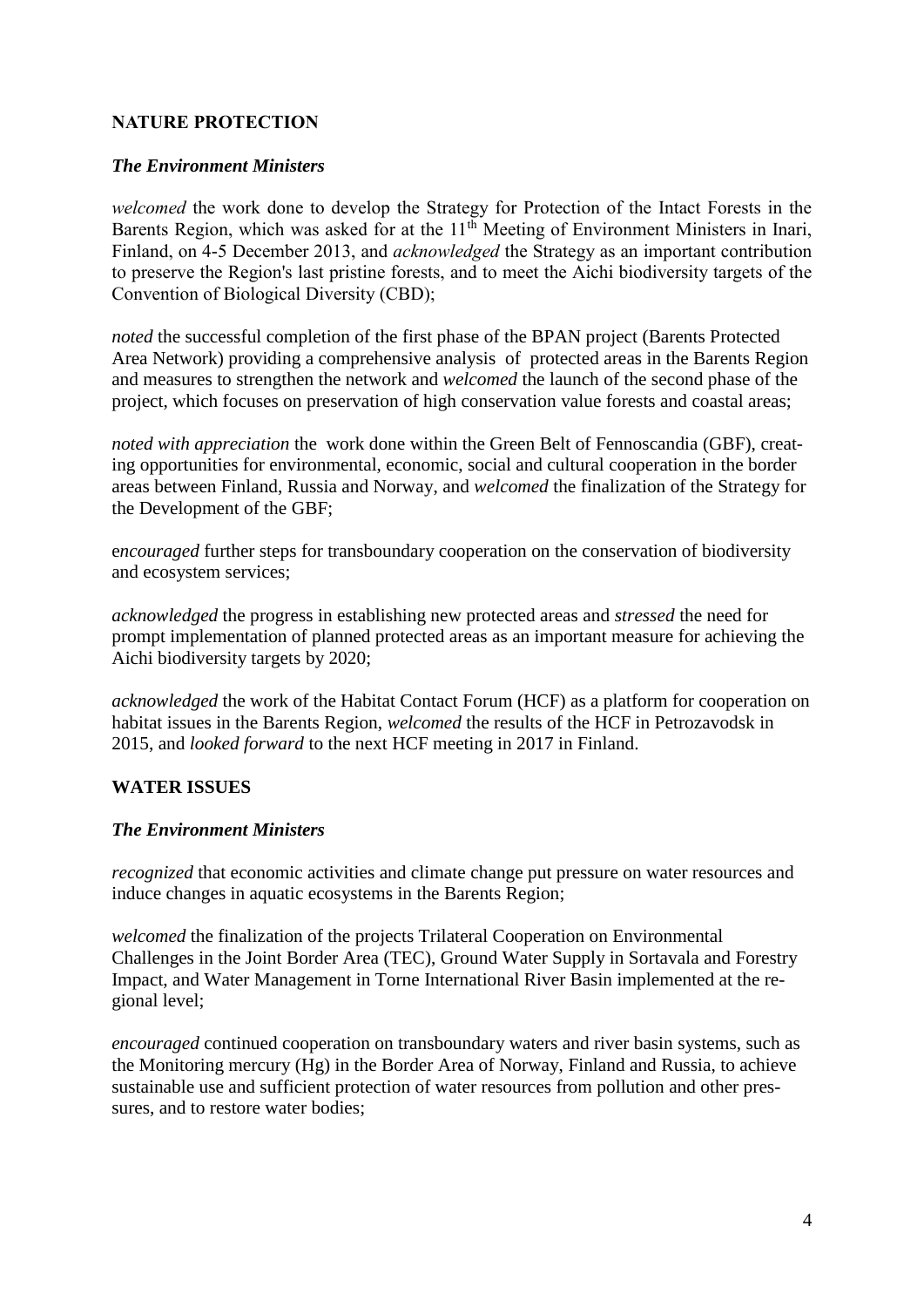*stressed the need* for improving the quality of drinking water, especially in those parts of the Barents Region where poor drinking water quality is still a major health problem for the local people;

*called for* development of integrated water resources management, as well as continued investments and capacity building, in order to improve water quality in the Barents Region, and to prepare for harmonized monitoring and the effects of climate change.

# **REGIONAL LEVEL COOPERATION**

# *The Environment Ministers*

*welcomed* regional activities on water issues, climate change, environmental monitoring, biodiversity conservation, and environmental awareness including with regard to minerals and mining;

*welcomed* the finalization of the regional Atlantic salmon project Kolarctic Salmon, aiming at merging modern science with traditional knowledge in order to improve the future management of Atlantic salmon resources in the Barents Region;

*noted with appreciation* the work to handle cross-border environmental challenges such as climate change, and *recognized* the regional climate strategies as a tool to develop regional and local approaches to these challenges;

*emphasized* the value of regional cooperation projects in seeking solutions for Barents Environmental "hot spots", for instance in the field of water supply, and other appropriate sectors.

# **FUTURE WORK**

# *The Environment Ministers*

*encouraged* the Working Group on Environment to continue its efforts in the fields of climate change, cleaner production, mitigation of environmental pollution and human health hazards, exclusion of "hot spots", nature protection, and water issues, and *requested* the WGE to consider the most appropriate structure of Subgroups needed for this work;

*underlined* the importance of outreach communication as a tool for attaining the objectives of the environmental cooperation;

*recognised* regional cooperation as a unique quality of the Barents cooperation and *encouraged* further measures to promote active participation of regional representatives in WGE activities as well as *supported* close cooperation between the WGE and the Regional Working Group on Environment;

*encouraged* cooperation with other working groups under the BEAC;

*encouraged* the Working Group on Environment to continue to seek cooperation and coordination with relevant regional environmental and financial organizations in the North;